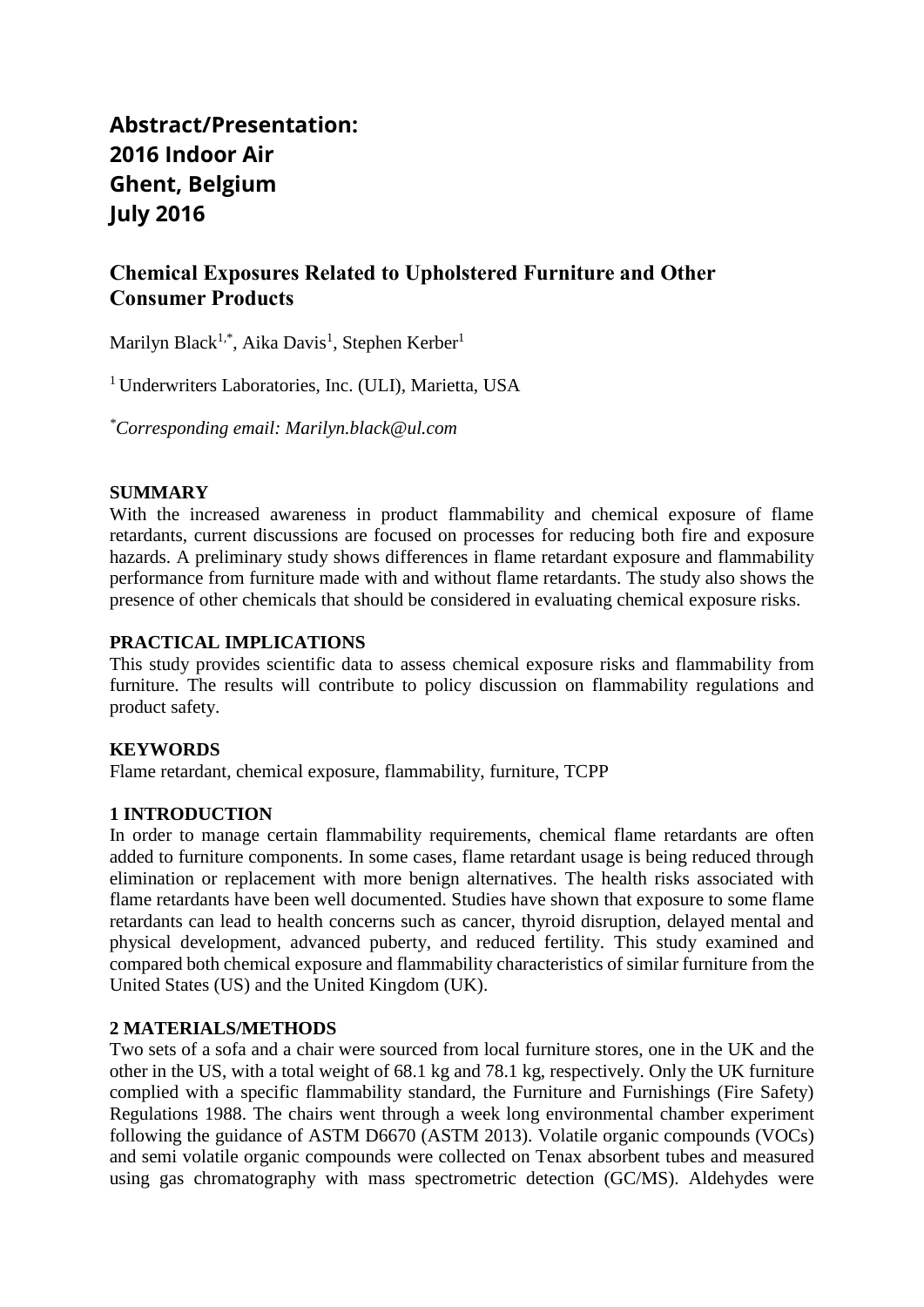collected in 2, 4 dinitrophenylhydrazine (DNPH) cartridges, with measurement by high performance liquid chromatography (HPLC). The flammability experiments were performed in two rooms that were furnished with the sofa and chair set, with a total fuel weight of 280.5 kg for the UK room and 290.4 kg for the US room. Furniture was ignited following British Standards Institution's EN 1021-2:2014 standard. The heat release rate was measured through the use of an oxygen consumption calorimeter.

# **3 RESULTS**

VOC emissions measured from the US chair contained over 20 different chemicals including tetramethylbutanedinitrile, 1-methoxy-2-propanol, acetic acid, and 2-ethylhexanoic acid. The UK chair emitted fewer chemicals including 1-butanol and 2-ethylhexanoic acid. A large portion of the emissions from the UK chair was formaldehyde, with a predicted personal exposure level of 1018  $\mu$ g/m<sup>3</sup>. Predicted formaldehyde exposure for the US chair reached 175  $\mu$ g/m<sup>3</sup>. Several organophosphate flame retardants, tris(2-carboxyethyl)phosphine (TCEP) and tris(1-chloro-2-propyl)phosphate (TCPP), were detected in both foam and fabric materials of the UK chair (28.7 mg/g of TCPP in foam). TCPP emissions were continuously released to its surroundings at the rate of  $82.6 \mu$ g/hr. These flame retardants were not found in the US furniture characterization. Both furniture sets ignited and sustained flaming until the contents were reduced to ashes. Figure 1 shows still images taken at 2 minutes past the start of the fire experiment, where the US room had already started to burn. Both rooms transitioned to flashover; the US room in 2:45 and the UK room in 6:35. At the end of the experiment, the US room released 12.4 MJ/kg of fuel while the UK room released 10.7 MJ/kg of fuel.





Figure 1. Still images of flammability experiment at 2:00. a) US room, b) UK room.

# **4 DISCUSSION**

Toxicity studies have been performed for various flame retardants, but a research gap exists between toxicity and human exposure. A more extensive study will address human exposure to semi-volatile flame retardants through inhalation, ingestion, and dermal exposure pathways. Gas phase radical quenching by TCPP may have been effective since flashover for the UK room was delayed by about 4 minutes. However, the question remains as to how crucial those extra few minutes are to escape from a fire. Further research is required for the safe use of flame retardants due to the many unknown factors relating to human toxicity from chemical exposure, flammability, and time required to respond to a fire.

#### **5 CONCLUSIONS**

Randomly purchased furniture from the US did not have flame retardants but similar furniture from the UK had significant levels of TCPP. Flame retardants are effective; however, there is a concern that some of them may be harmful when consumers are exposed to them. A flame retardant was released in the air surrounding the UK furniture, but the flashover was delayed relative to the US furniture possibly due to flame retardants. This data indicates the need to further evaluate the relationship between flammability and flame retardant usage, and to evaluate all parameters for harmonizing fire and chemical safety for users. Ongoing studies will evaluate a range of chemical emissions from furniture manufactured with different flame